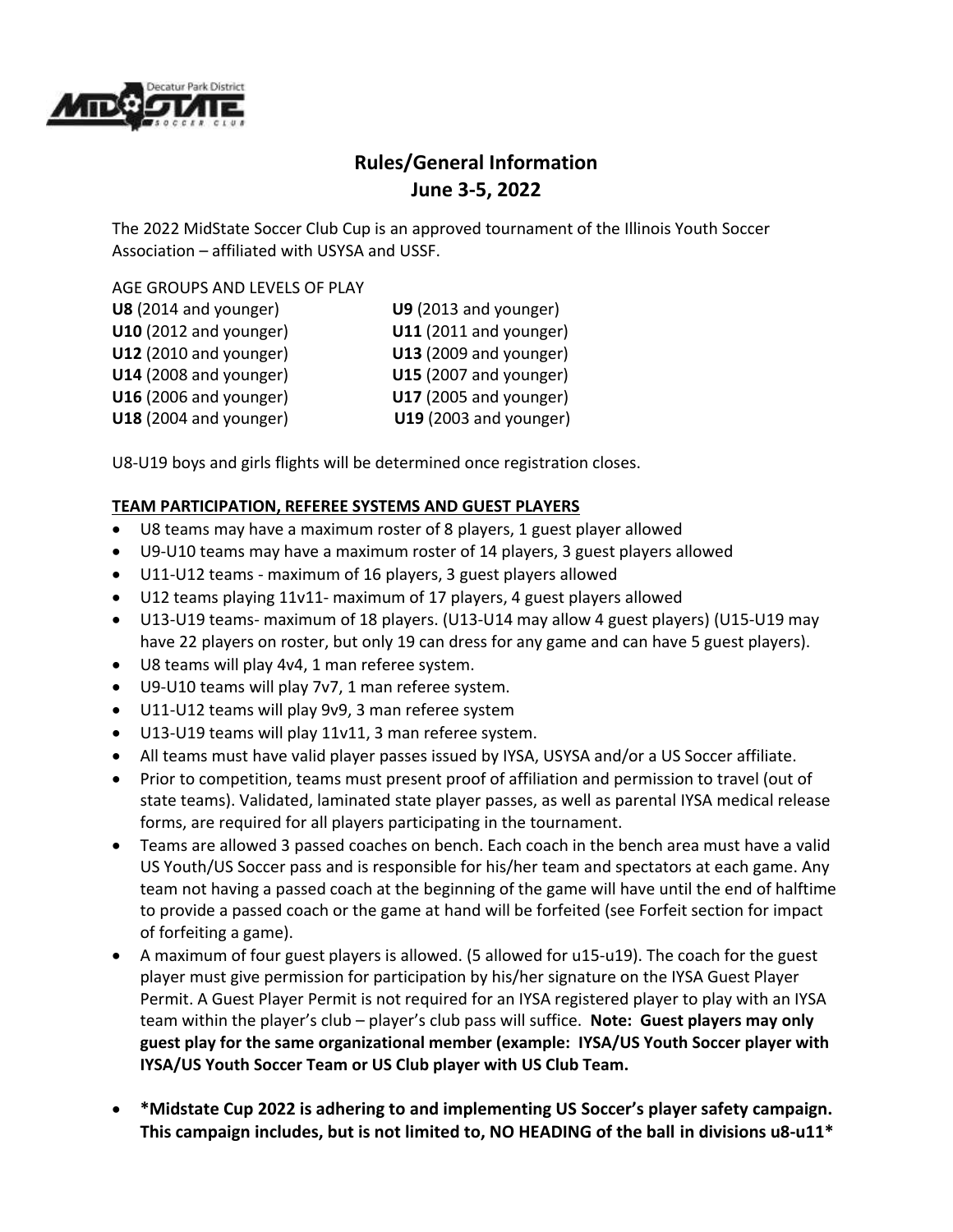#### **AWARDS**

- Individual Participation Awards will be presented to participants at the U8 age level. Team and individual awards will be presented to Champions and Runners-up, for U9-U19 age divisions.
- After Championship matches, please have teams report to stage area/registration tent for awards presentation.

#### **APPLICATION PROCESS**

If you wish to participate in the 2022 MidState Soccer Club Cup, please complete the Got Soccer application in its entirety and return entry fee (U8 \$375; U9-U10 \$625; U11-U12 \$700; U13-U14 \$725; U15-U19 HS \$750).

- Receive a \$50 Early Registration Discount if registered prior to April 22nd!
- The Got Soccer registration application *MUST BE* completed by May 13th!
- Clubs with 5 or more teams registered receive a \$25 discount per team!
- Please make all checks payable to: **Decatur Park District**.
- Mail checks to: MidState Soccer Club Tournament Registration Decatur Indoor Sports Center 1295 W. Wood Decatur, IL 62522
	- o **Applications without fee will not be accepted until payment received**.
- Notification of acceptance will be e-mailed and posted on the website no later than May 20th.
- Those teams not accepted into the tournament will have their entry fee returned with nonacceptance letter.
- Should a non-accepted team later be granted entry into the tournament, the team will be required to re-submit the entry fee. Any team that withdraws from the tournament after being accepted will forfeit their fee.
- MidState Soccer Club Staff prides itself on fostering an environment that is both fun and competitive for youth soccer. In order for the staff and committee to continue with our standard of excellence, it is imperative that accurate information is provided for all teams wishing to participate.

#### **REGISTRATION PROCESS**

- All teams are required to check-in ONLINE by May 24, 2021. The following documents should be uploaded to Got Soccer by May 24, 2021:
	- o Official State or US Club roster.
	- o USYSA Permission to Travel form for teams outside Illinois.
	- $\circ$  Official Tournament Roster. Rosters may be changed up to the point of registration, at which point it is frozen and cannot be altered for the tournament.
	- o Form NT for non-IYSA/US Youth Soccer teams (plus proof of insurance).
	- o No player shall be allowed to register for more than one team or switch from one team to another during the course of the tournament.
	- o IYSA Guest Player Form for any player not on the Official League Roster. A Guest Player Permit is not required for an IYSA registered player to play with an IYSA team within the player's club – player's club pass will suffice.
	- o IYSA Medical Release forms for each player (**MUST HAVE WITH YOU DURING TOURNAMENT)**
	- o IYSA Risk Management Certificate
	- o All rostered players must have a current laminated player pass.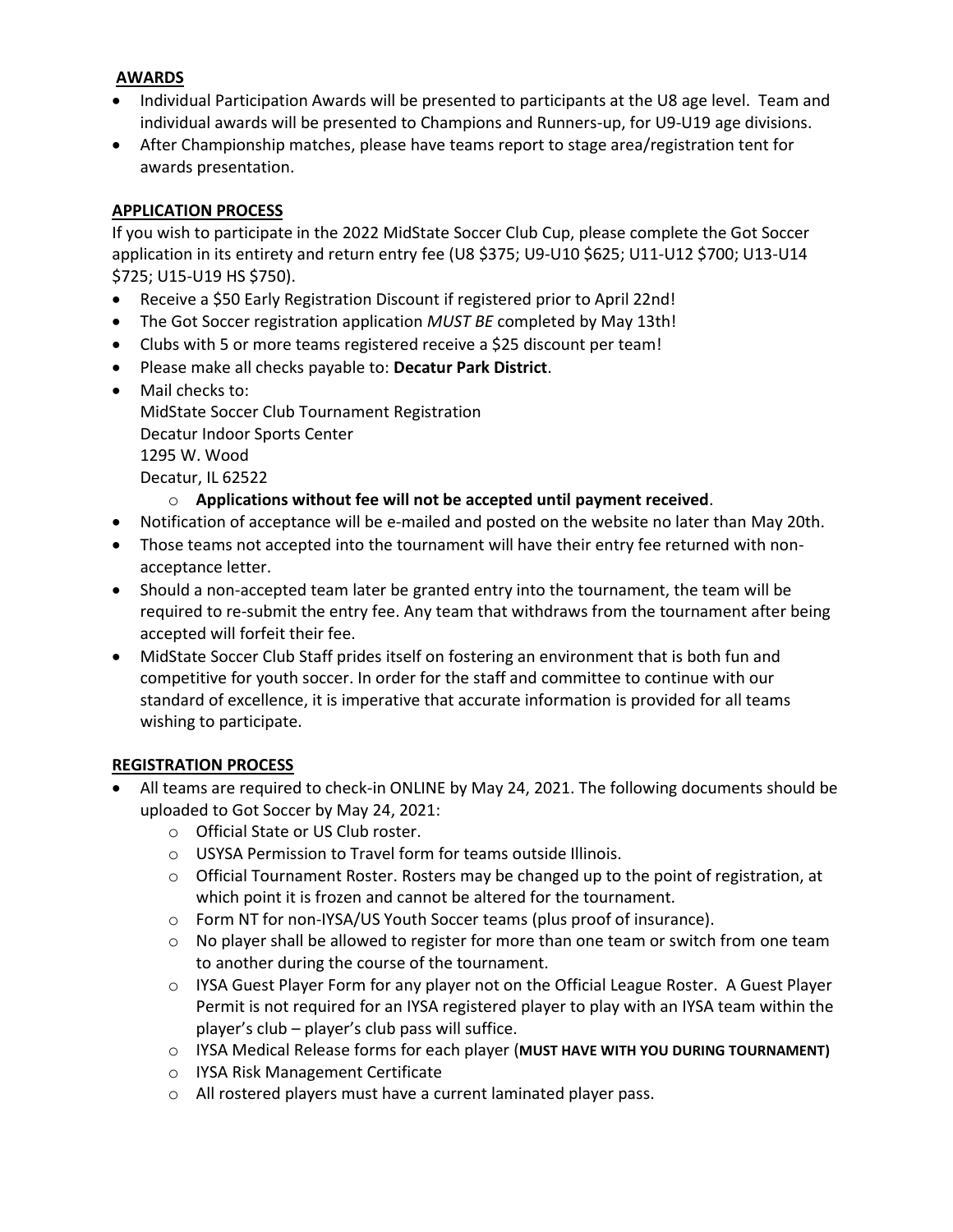### **GAME DURATION AND PLAY**

| <b>DIVISION</b> | <b>BALL SIZE</b> | PRELIMINARY GAMES        | SF/FINALS  |
|-----------------|------------------|--------------------------|------------|
| U8              | 4                | 40 minutes (4 x 10 mins) | N/A        |
| U9-U10          | 4                | 50 minutes (2 x 25mins)  | 50 minutes |
| U11-U12         | 4                | 50 minutes (2 x 25mins)  | 50 minutes |
| U13-U14         | 5                | 60 minutes (2 x 30 mins) | 60 minutes |
| U15-U19         | 5                | 70 minutes (2 x 35 mins) | 70 minutes |

#### **GAME PROCEDURES**

- All parents and spectators are required to sit on one side of the field opposite the players.
- Home team takes north/west bench and takes kick-off.
- Referees will pull the score card from the field box complete it, have winning coach sign it, and return it to the field box into the completed score cards envelope. Home team is listed first on schedule.
- Teams are allowed 3 passed coaches on bench. Each coach in the bench area must have a valid US Youth/US Soccer pass and is responsible for his/her team and spectators at each game. Any team not having a passed coach at the beginning of the game will have until the end of halftime to provide a passed coach or the game at hand will be forfeited (see Forfeit section for impact of forfeiting a game).
- Home team is listed first on schedule and is required to wear light color jerseys. In the event of a color conflict, the home team is required to change jerseys. All teams must have an alternate set of jerseys.
- Teams should be prepared to provide a "club linesman" if necessary.
- Off-sides rule will be enforced for ages U9-U19. No offside at U8.
- Home team is responsible for providing a game ball.

#### **TOURNAMENT SCORING/TIE BREAKING**

Games in the preliminary rounds will be scored as follows: Win  $-$  3 Points, Tie  $-$  1 Point, Loss  $-$  0 Point

In the event of a tie in deciding group positions, the following criteria will be used to break the tie: 1. Head to head competition (does not apply when more than 2 teams are tied. Go directly to next tie-breaker)

- 2. Goal Differential (max 4 per game)
- 3. Most wins
- 4. Fewest goals allowed
- 5. Most Shutouts
- 6. Most goals scored
- 7. Penalty Kicks

NOTE: If more than 2 teams are still tied through the first 6 tie-breakers, then cards will be pulled to eliminate down to two teams & then remaining two teams will decide winner with penalty kicks.

#### **OVERTIME PERIODS**

During group competition, no overtime will be played. In the event of a tie in semi-final, third place and championship games, the following will occur:

- Teams will play two 5 minute overtime periods using Golden Goal format.
- If still tied after overtime periods, teams will designate five players to take alternate penalty kicks: the best of five is the winner. Only those players on the field of play at the end of the second overtime period are eligible to take penalty kicks.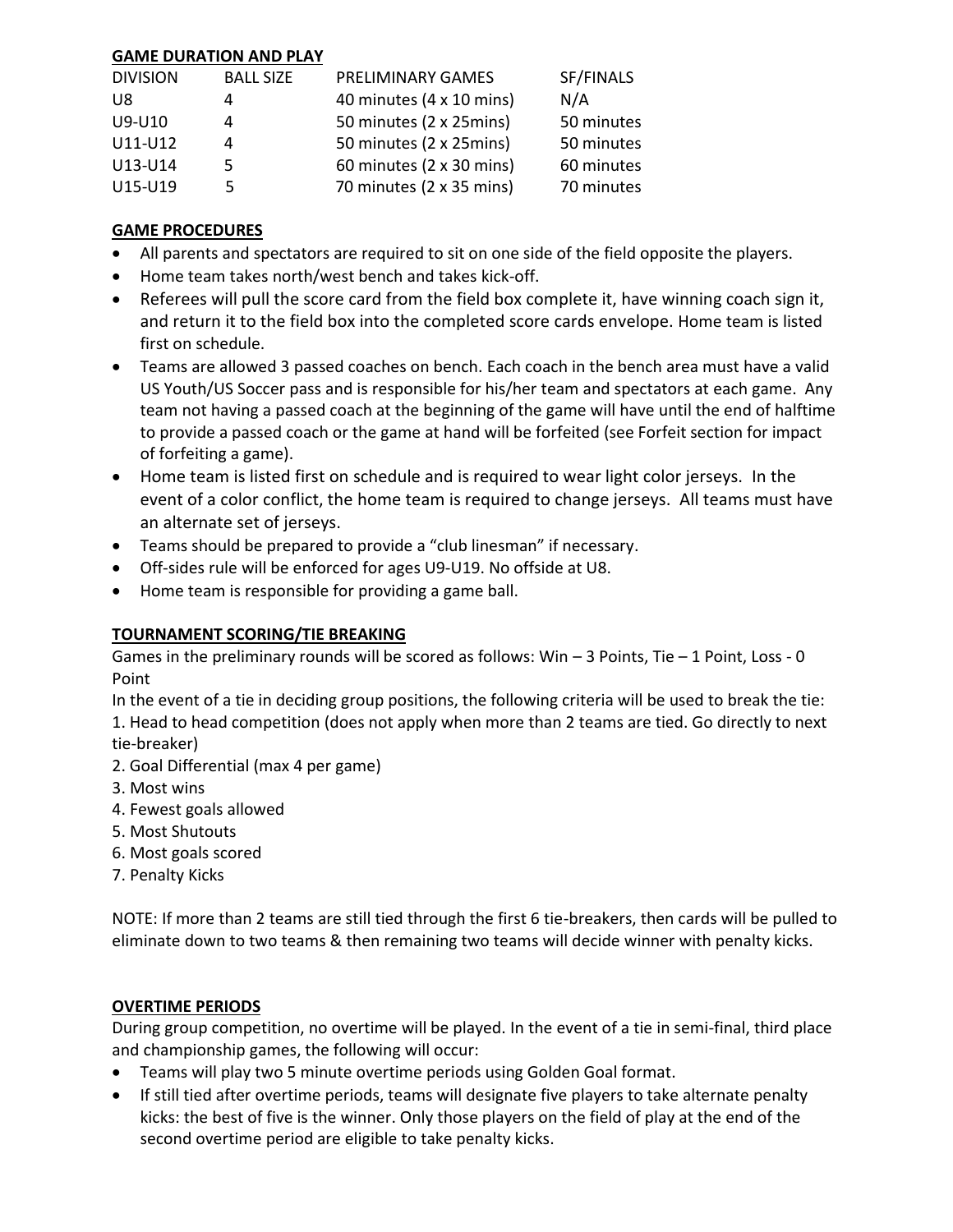• If teams are still tied after 5 kicks, the remaining players left on the field will take alternate penalty kicks in sudden death fashion to determine a winner.

## **EQUIPMENT**

- In accordance with the IYSA, Rule 007, which endorses FIFA Law 4, "A player must not use equipment or wear anything which is dangerous to himself or another player." Therefore, no prescriptions glasses are permitted, only sports goggles.
- Casts are permitted with proper padding.
- No jewelry may be worn by any player (earrings, watches, necklaces, etc.). Tape over jewelry will NOT be allowed. (Revised)
- Shin guards must be worn by all players at all times.
- All players must have an individual number on their jersey, no duplicate numbers.
- In case of a jersey color conflict, the designated home team will change.
- All players' equipment is subject to referee approval.

## **FORFEITS**

- Three players constitute a team for U8. Five players for U9-U10, seven players for U11-U19. Games will commence on time if the minimum numbers of players are present. A forfeit shall be awarded if a team is not present and prepared to play within five minutes of the scheduled start time.
- In the event of a forfeit, the winning team will be awarded a 4-0 win.
- Any team that forfeits a game may not advance to the semi-final or final round.

# **SUBSTITUTIONS**

- U8- Substitutions shall be unlimited & made on the fly at reasonable times in accordance with good sportsmanship
- U9-U19, substitutions shall be unlimited, but made only at the following times:
	- Goal Kick both teams.
	- After a goal both teams.
	- Half time both teams.
	- At the beginning of an overtime period both teams.
	- Throw in, both teams may sub if the team in possession of the throw is subbing.
	- After a yellow card, for carded player only.
	- An injured player may be substituted for at the discretion of referee. If a substitution is made for the injured player, the opposing team may also make a "one-for-one" substitution.
- **U8 DIVISION \*Midstate Cup 2022 is adhering to and implementing US Soccer's player safety campaign. This campaign includes, but is not limited to, NO HEADING of the ball in divisions u8-u11\***
	- Playing time should be shared between all players to maximize player engagement
	- 2 halves of 20 minutes.
	- Substitutions are unlimited & can occur at any time.
	- Throw ins
	- Players should try not to enter the goal box areas. If a defending player enters goal box area & touches the ball a penalty kick (with no goalie) is awarded from the half way line. Players running through the goal box without touching the ball will not be penalized. If a defending player continually stands in the goal box (even if not touching the ball) they will be penalized for acting as a goalkeeper/goaltender & a penalty kick is awarded. This helps with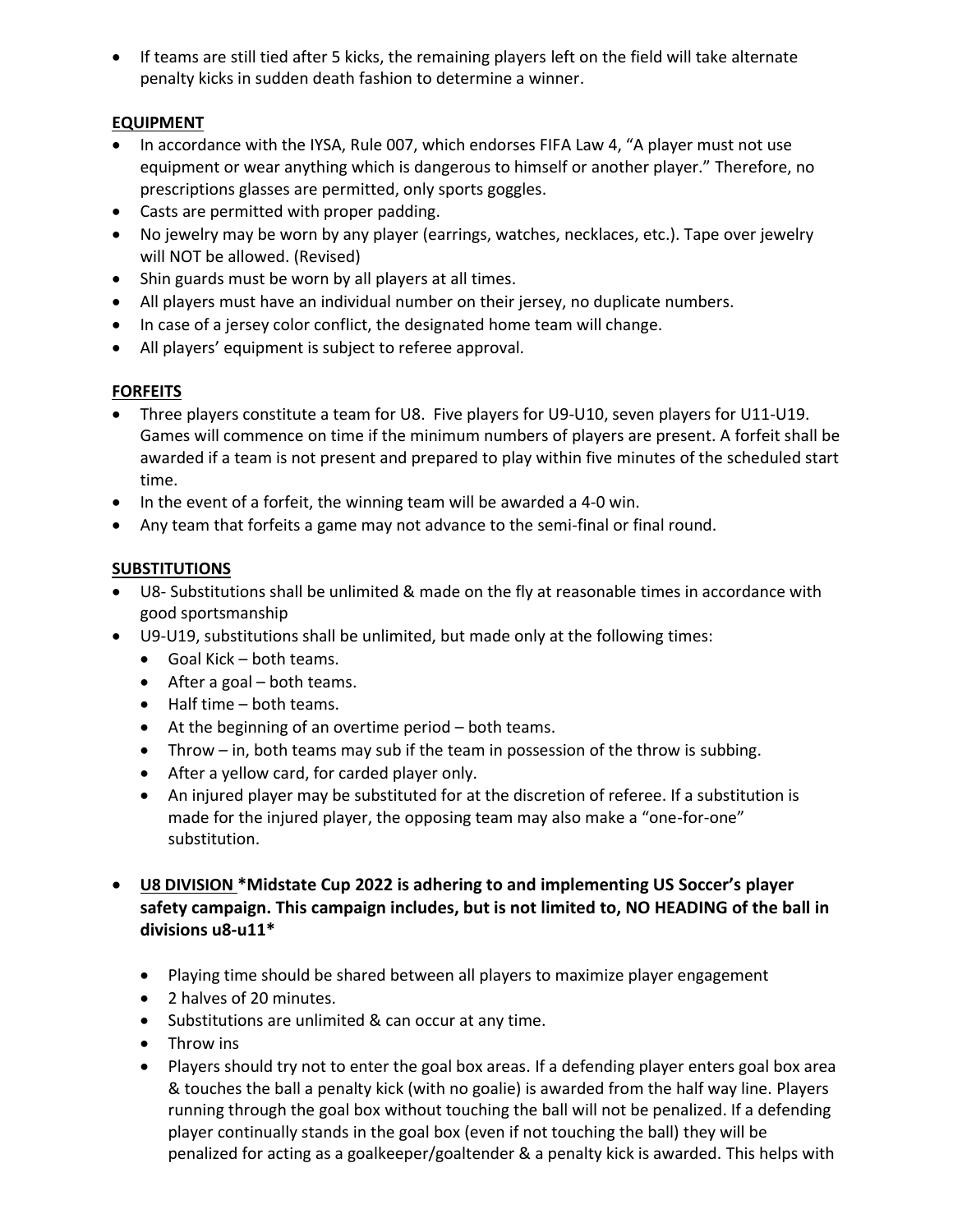goaltending attacking and sitting defenders back in the goal, which are both contradictory to development of players.

- If a shot is taken & stops in the box it is NOT considered a goal. A goal kick will be awarded. If a player from the defending team does not let the ball come to a complete stop when it could still spin into the goal, a penalty kick is awarded to the attacking team. If the defending team touches the ball outside the box & it comes to a complete stop in their own penalty box, play will restart with a corner kick.
- Players will retreat to half way line on opposing goal kicks. As the ball is passed out on goal kicks the opposing players may not advance until the next outfield player has taken their first touch.
- All free kicks are indirect
- No offside
- **U9/U10 DIVISION \*Midstate Cup 2022 is adhering to and implementing US Soccer's player safety campaign. This campaign includes, but is not limited to, NO HEADING of the ball in divisions u8-u11\***
	- Players will retreat to the buildout line on the opposing team's goal kicks and when the opposing team goalkeeper obtains possession of the ball in his or her hands during the run of play. No punting is allowed by the goalkeeper. As the goalkeeper distributes, i.e. rolls or passes the ball out, the opposing players can then advance. If the goalkeeper dribbles the ball the opponents may advance. This helps promote the game being played on the ground out of the back with limited pressure. It also is in line with U.S Soccer standards as there is no heading at this age.
	- Offside should only be called only between the buildout line/goaline. Offside will NOT be called between the halfway line and buildout line. However, these are single referee games and the referee will not be straight across from the second to the last defender in most cases. So, the referee should call offsides when it is obvious that the player is offside, not when he is barely or marginally offside. It is one of those situations where the referee is absolutely right in calling it when it is noticeable and not guessing if the player may or may not be offside due to the referee's positioning. These are 9 and 10 year olds, and while we want to get offside correct every time, with a one man crew, perfection cannot be expected.

#### **PROTESTS**

- All referee decisions are final. No protests will be heard on any judgment calls by the referee.
- All protests must be written to the tournament committee within one hour after completion of the game, along with a check for \$100. If the protest is not upheld, the protest fee will not be refunded.

#### **EJECTIONS**

- A player, who receives a red card, will receive a minimum of a one game suspension. The tournament committee can increase that suspension if warranted.
- The throwing of a punch is an automatic removal from the tournament.
- A coach who receives a red card will receive a minimum of a one game suspension plus possible intervention by the tournament committee and their state association.
- No substitution can be made for a disqualified player for that game.

#### **CONCUSSIONS**

• Referee & Athletic trainer will determine whether a player should leave the field of play for treatment for any concussion. Athletic trainer will determine whether a player is fit & ready to return to play. This is at the trainer's discretion to follow this protocol. Any decision for a